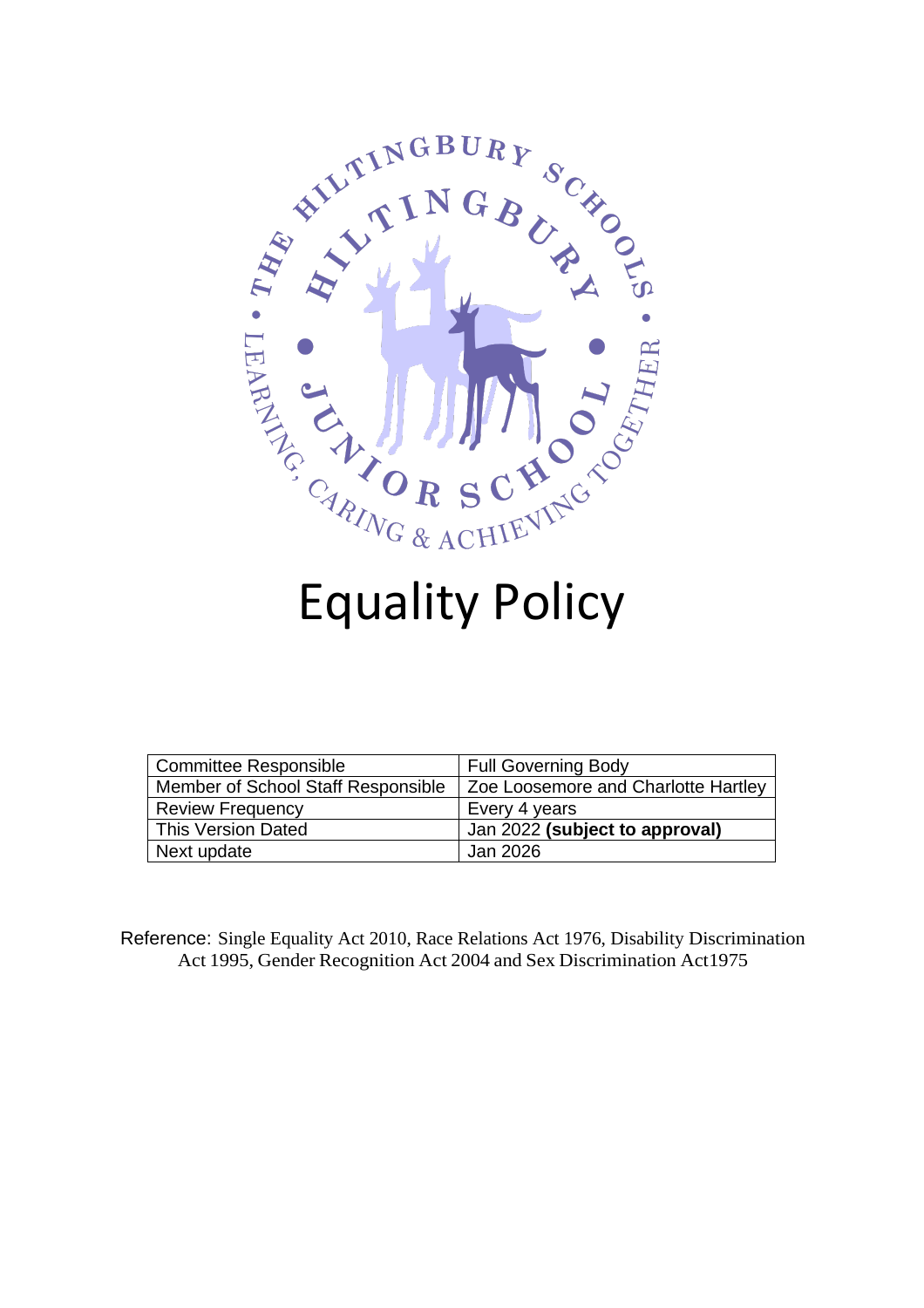#### Introduction

Our school is inclusive; we focus on the well-being and progress of every child and we are committed to ensuring all members of our community are of equal worth.

We believe that the Equality Act (2010) provides a framework to support our commitment to valuing diversity, tackling discrimination, promoting equality and fostering good relationships between people. It also ensures that we continue to tackle issues of disadvantage and underachievement.

We recognise that these duties reflect international human rights standards as expressed in the UN Convention on the Rights of the Child, the UN Convention on the Rights of People with Disabilities, and the Human Rights Act 1998.

As such a key priority to us, equality was voted as one of our 5 Hiltingbury Junior School community values, launched and explored in depth during the Autumn term of 2021. As an outcome, the pupils wrote their own definition of for equality:

*'Equality means that everybody is treated fairly, and that we embrace and celebrate our differences and diversity at Hiltingbury, in our community and across the world.'*

Our approach to equality is based on 7 key principles

- 1. All learners are of equal value. Whether or not they are disabled, whatever their ethnicity, culture, economic background, national origin or national status, whatever their gender and gender identity, whatever their religious or non-religious affiliation or faith background and whatever their sexual orientation.
- 2. We recognise, respect and value difference and understand that diversity is a strength. We take account of differences and strive to remove barriers and disadvantages which people may face, in relation to background, disability, ethnicity, gender, religion, belief or faith and sexual orientation. We believe that diversity is a strength, which should be respected and celebrated by all those who learn, teach and visit here.
- 3. We foster positive attitudes and relationships. We actively promote these and mutual respect between groups and communities different from each other.
- 4. We foster a shared sense of cohesion and belonging. We want all members of our school community to feel a sense of belonging within the school and wider community and to feel that they are respected and able to participate fully in school life.
- 5. We observe good equalities practice for our staff. We ensure that policies and procedures benefit all employees and potential employees in all aspects of their work, including in recruitment and promotion, and in continuing professional development.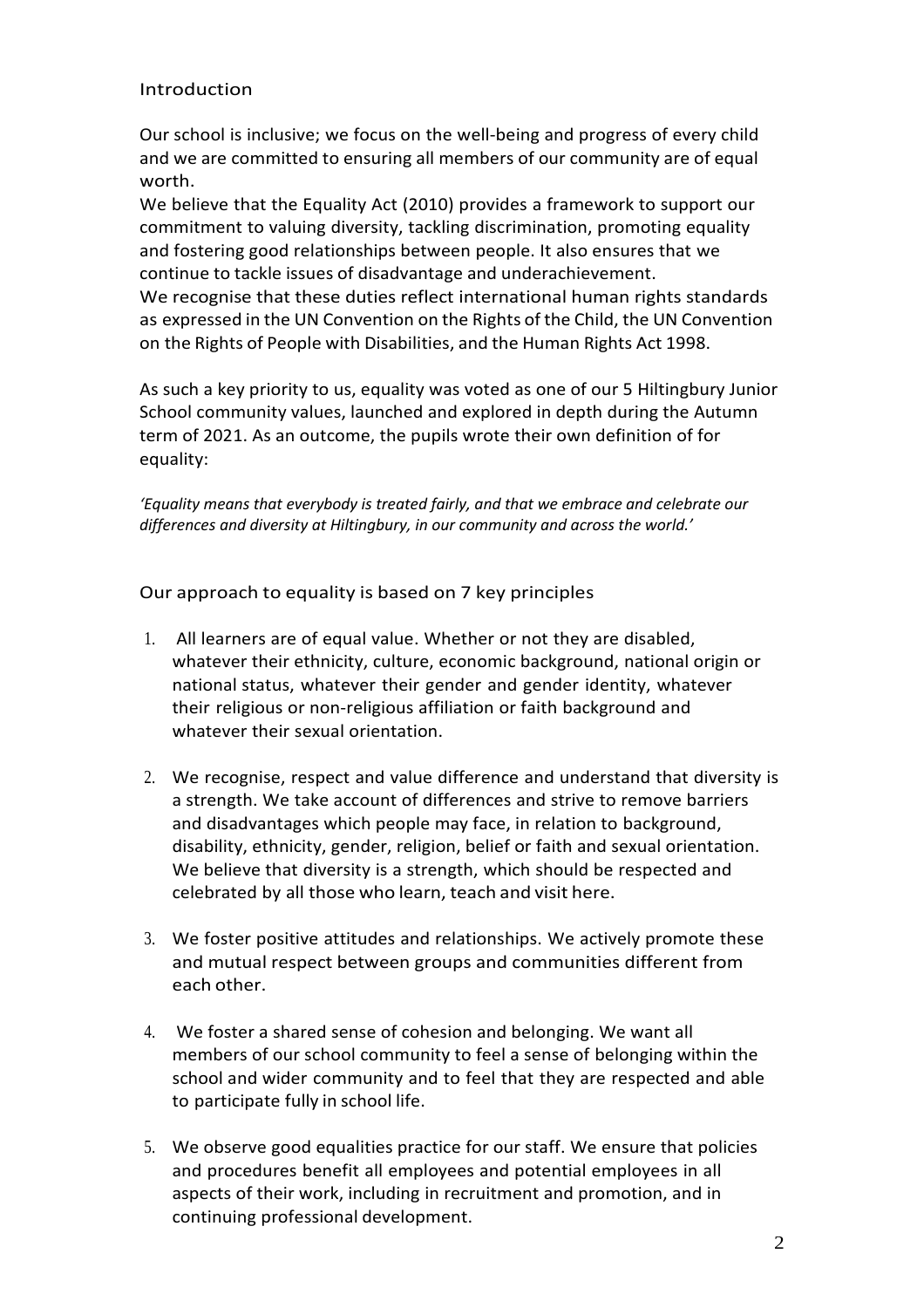- 6. We have the highest expectations of all our children. We expect that all pupils can make good progress and achieve to their highest potential.
- 7. We work to raise standards for all pupils, but especially for the most vulnerable. We believe that improving the quality of education for the most vulnerable groups of pupils raises standards across the whole school.



# **Hiltingbury Junior school's equality objectives 2022**

- 1) To regularly monitor and analyse pupil achievement and progress by race, gender, economic background (PPG) and disability and act on patterns in the data that require additional support for pupils.
- 2) Improve knowledge, skills and attitudes to enable pupils to appreciate and value difference and diversity e.g. increasing understanding between pupils from different faith communities.
- 3) Improve the attendance of pupils from particular groups.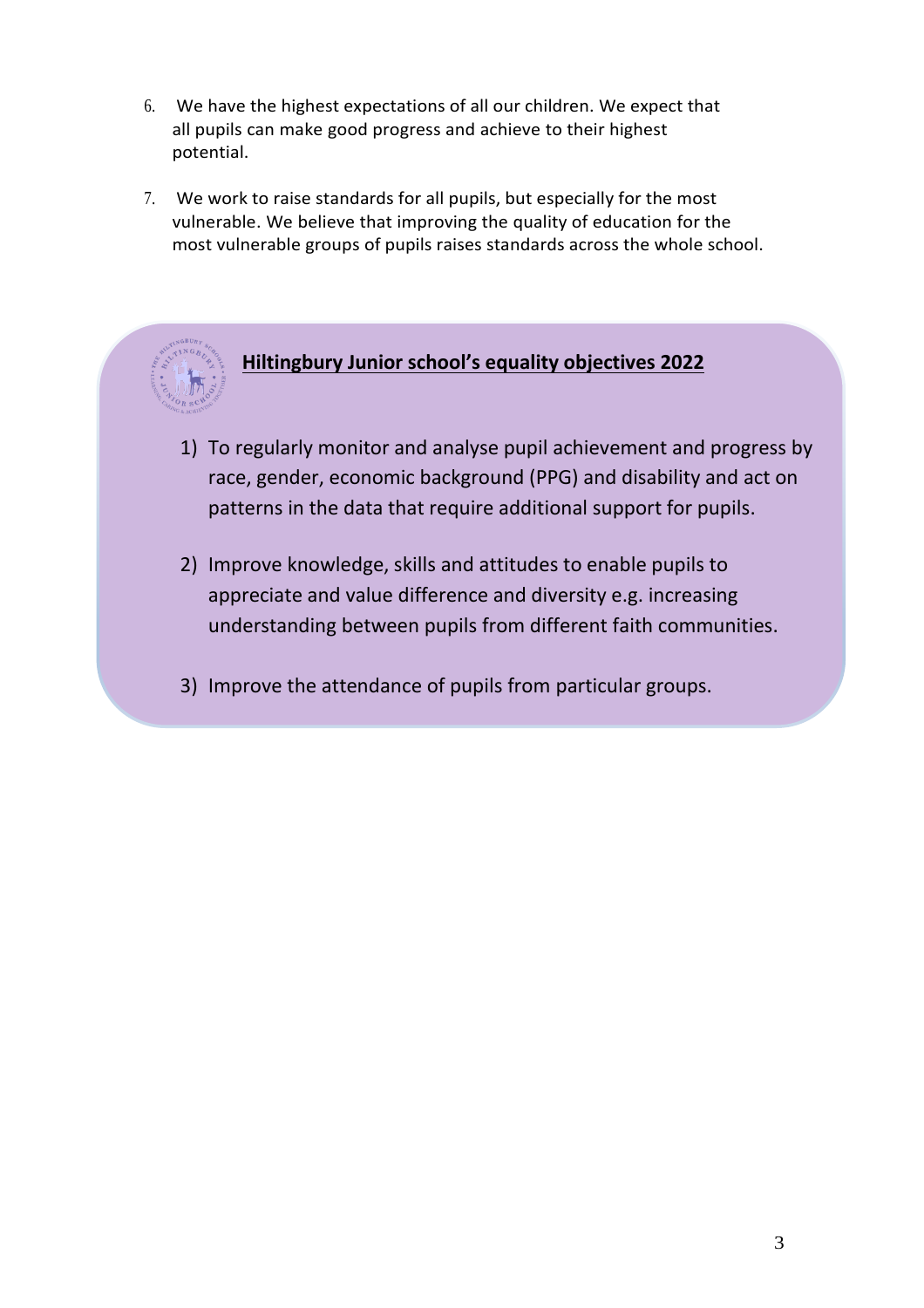# Purpose of the policy

The Equality Act 2010 was introduced to ensure protection from discrimination, harassment and victimisation on the grounds of specific characteristics (referred to as protected characteristics). This means that schools cannot discriminate against pupils or treat them less favourably because of their sex (gender), race, disability, religion or belief, gender reassignment, sexual orientation or pregnancy or maternity.

Age and marriage and civil partnership are also "protected characteristics" but are not part of the school provisions related to pupils.

The Act requires all public organisations, including schools to comply with the Public Sector Equality Duty and two specific duties:

# **The Public Sector Equality Duty or "general duty" This requires all public organisations, including schools to:**

- Eliminate unlawful discrimination, harassment and victimisation
- Advance equality of opportunity between different groups
- Foster good relations between different groups

#### **Two "specific duties"**

#### **This requires all public organisations, including schools to:**

- Publish information to show compliance with the Equality Duty by April 6th 2012
- Publish Equality objectives at least every 4 years which are specific and measurable by April 6th 2012

This policy describes how the school is meeting these statutory duties and is in line with national guidance. It includes information about how the school is complying with the Public Sector Equality Duty and also provides guidance to staff and outside visitors about our approach to promoting equality.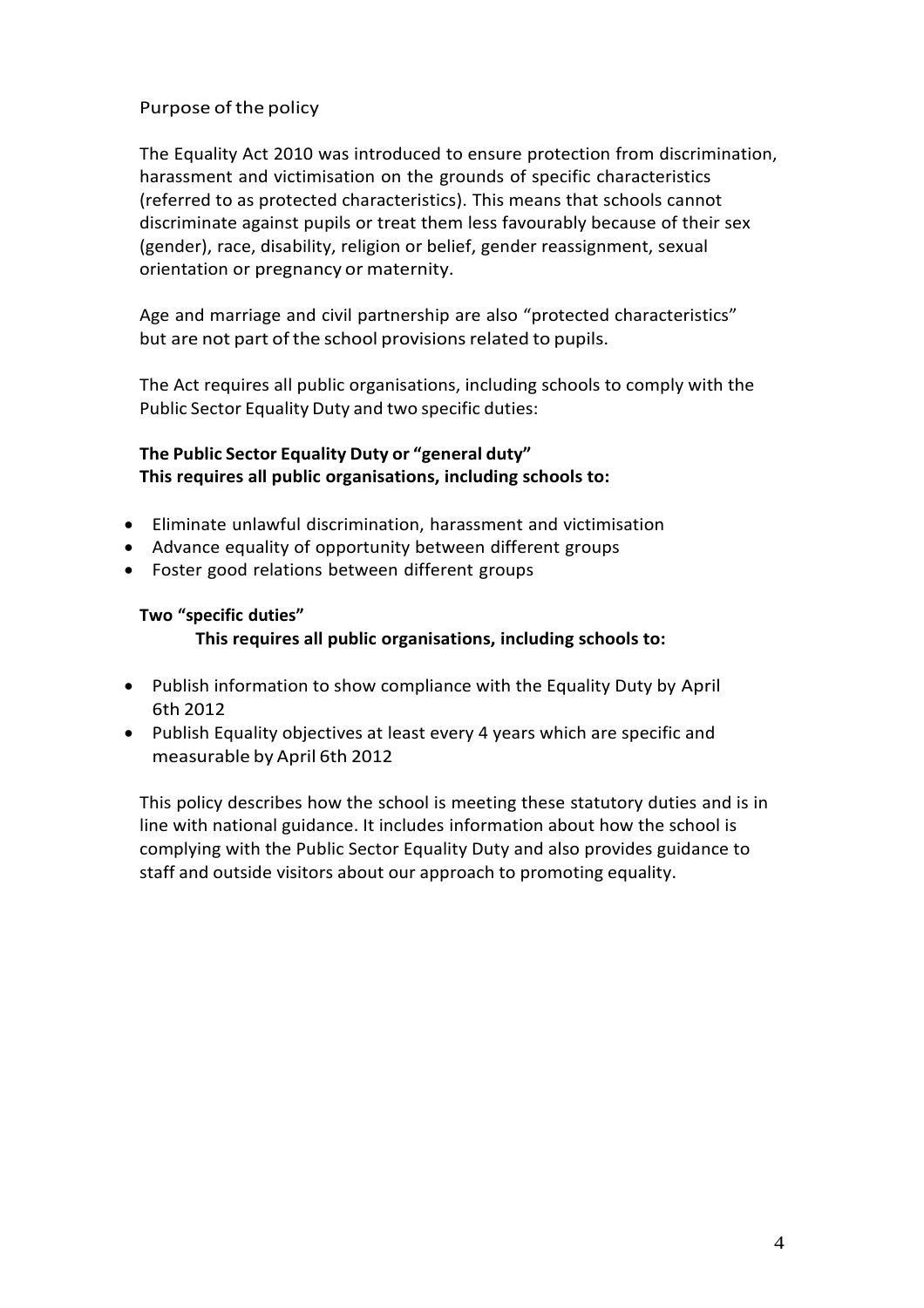#### Linksto other documents

Please also see: Behaviour and Anti-bullying policy SEND policy Admissions policy

Policies on recruitment are available to anyone considering working for at Hiltingbury Junior School.

What we do to eliminate discrimination, harassment and victimisation

- We take account of equality issues in relation to admissions and exclusions; the way we provide education for our pupils and the way we provide access for pupils to use facilities and services.
- We are aware of the Reasonable Adjustment duty for disabled pupils designed to enhance access and participation to the level of nondisabled pupils and stop disabled children being placed at a disadvantage compared to their non-disabled peers.
- The Headteacher gives due regard to this policy so that no one is discriminated against when it comes to employment, promotion or training opportunities.
- We actively promote equality and diversity though the curriculum and by creating an environment which champions respect for all.
- Our admissions arrangements are fair and transparent, and we do not discriminate against pupils by treating them less favourably on the grounds of their sex, race, disability, religion or belief, sexual orientation, gender reassignment, pregnancy or maternity.

Behaviour, Exclusions and Attendance

The school's policies on Behaviour, Anti-Bullying and Attendance take account of the duties under the Equality Act. We make reasonable, appropriate and flexible adjustment for pupils with a disability. We closely monitor data on exclusions and absence from school for evidence of over-representation of different groups and take action promptly to address concerns.

Addressing prejudice and prejudice based bullying

The school challenges all forms of prejudice and prejudice-based bullying, which stand in the way of fulfilling our commitment to inclusion and equality: prejudices around disability and special educational needs - prejudices around race, religion or beliefs - prejudices around gender and sexual orientation.

Staff are made aware of how prejudice-related incidents should be identified, assessed, recorded and dealt with. We treat all bullying incidents equally seriously.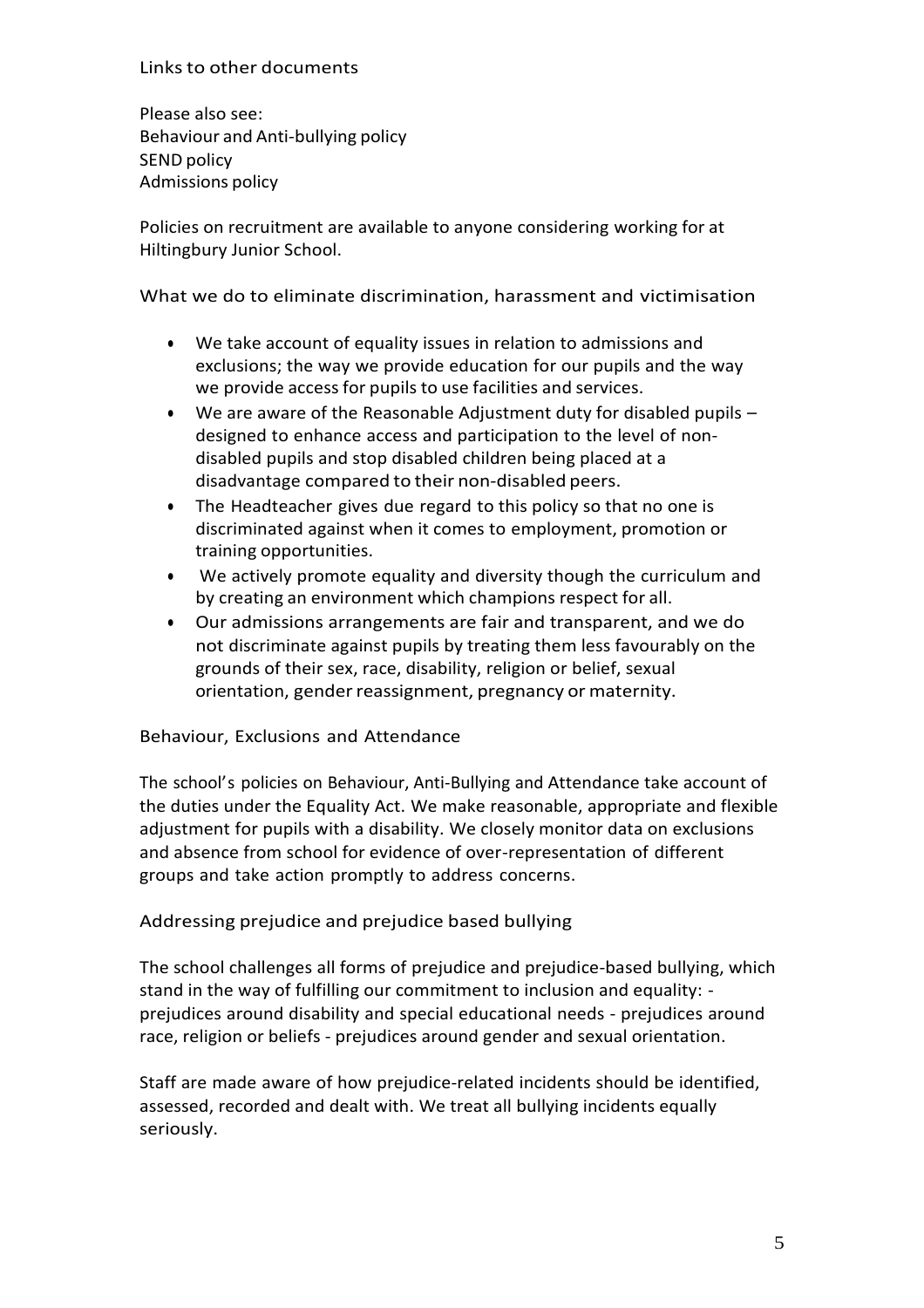What we do to promote equality of opportunity between different groups

- We know the needs of our school population very well and collect and analyse data in order to inform our planning and identify targets to achieve improvements. We take action to close any gaps, for example, for those making slow progress in acquiring age-appropriate literacy and number skills. We also ensure children from all groups are challenged to reach higher levels.
- We have procedures, working in partnership with parents and carers, to identify children who have a disability through admissions procedures.
- We collect, analyse and use data in relation to attendance and exclusions of different groups.
- We use a range of teaching strategies that ensures we meet the needs of all pupils.
- We are alert and proactive about the potentially damaging impact of negative language in matters such as race, gender, disability and sexuality.
- We ensure equality of access for all pupils to a broad and balanced curriculum, removing barriers to participation where necessary.
- Our school takes full account of individuals accessibility needs and puts individual risk assessments and plans in place as required.
- We will take positive and proportionate action to address the disadvantage faced by particular groups of pupils with particular protected characteristics, such as targeted support. The actions will bedesigned to meet the school's Equality Objectives.

### Monitoring

- Our attainment records, including attainment and progress of vulnerable groups are monitored at Governor level.
- Attendance data is scrutinised at Governor level, with specific regard to vulnerable groups
- Data regarding exclusions and behaviour is scrutinised at Governor and level
- We have a rolling programme for reviewing school policies
- The implications for equalities in new policies and practices are considered before they are introduced
- Minutes of meetings are kept where equalities issues are discussed
- Carry out and analyse termly Pupil Voice meetings to ensure that the child's view is heard

In order to ensure that the work we are doing on equalities meets the needs of the whole school community we;

- Review relevant feedback from parent questionnaires and parents'evenings
- Secure and analyse responses from staff surveys, staff meetings and training events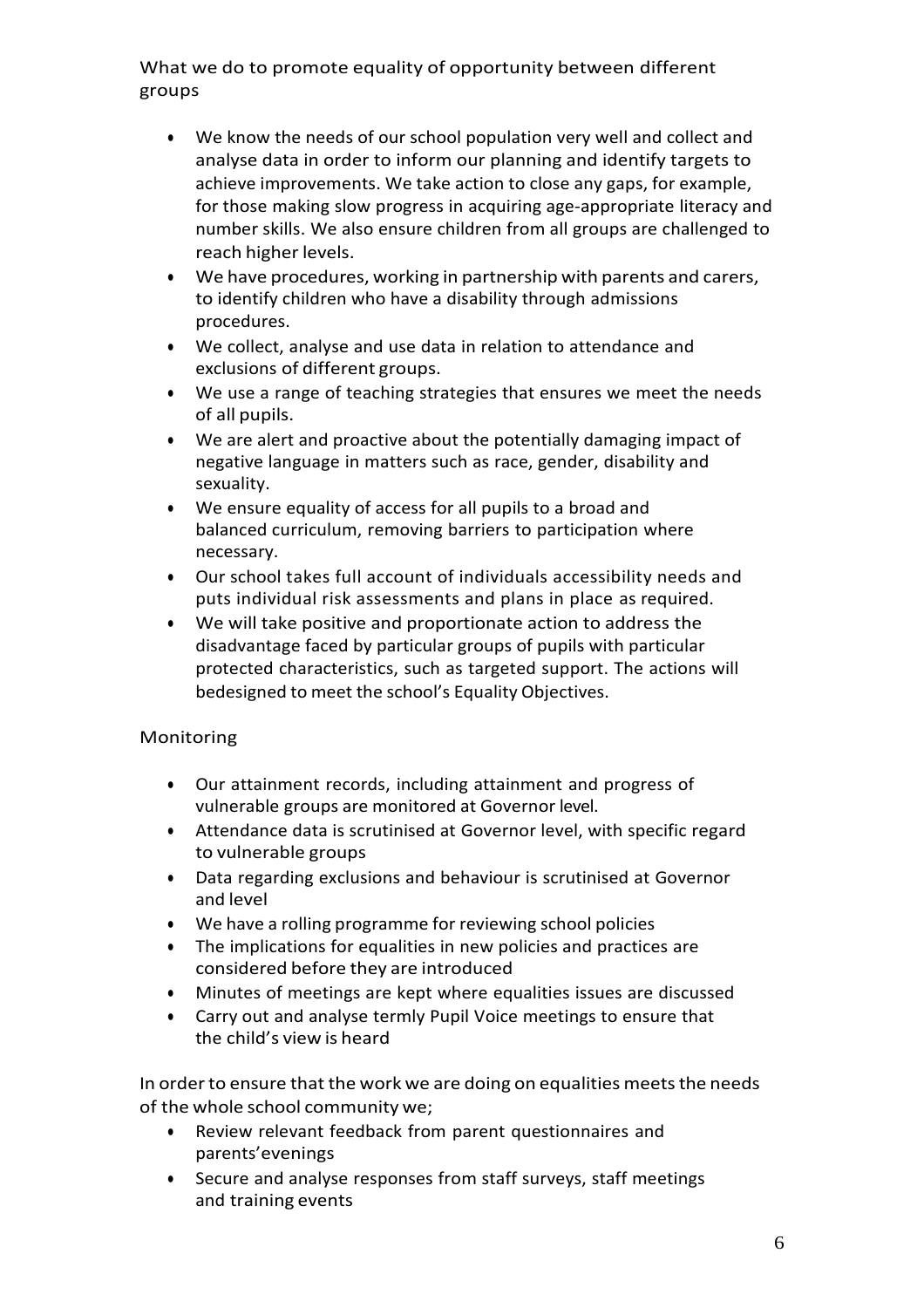- Review feedback and responses from the children and groups of children from the School Council and Pupil Voice
- Ensure that we secure responses and feedback at Governing Body level.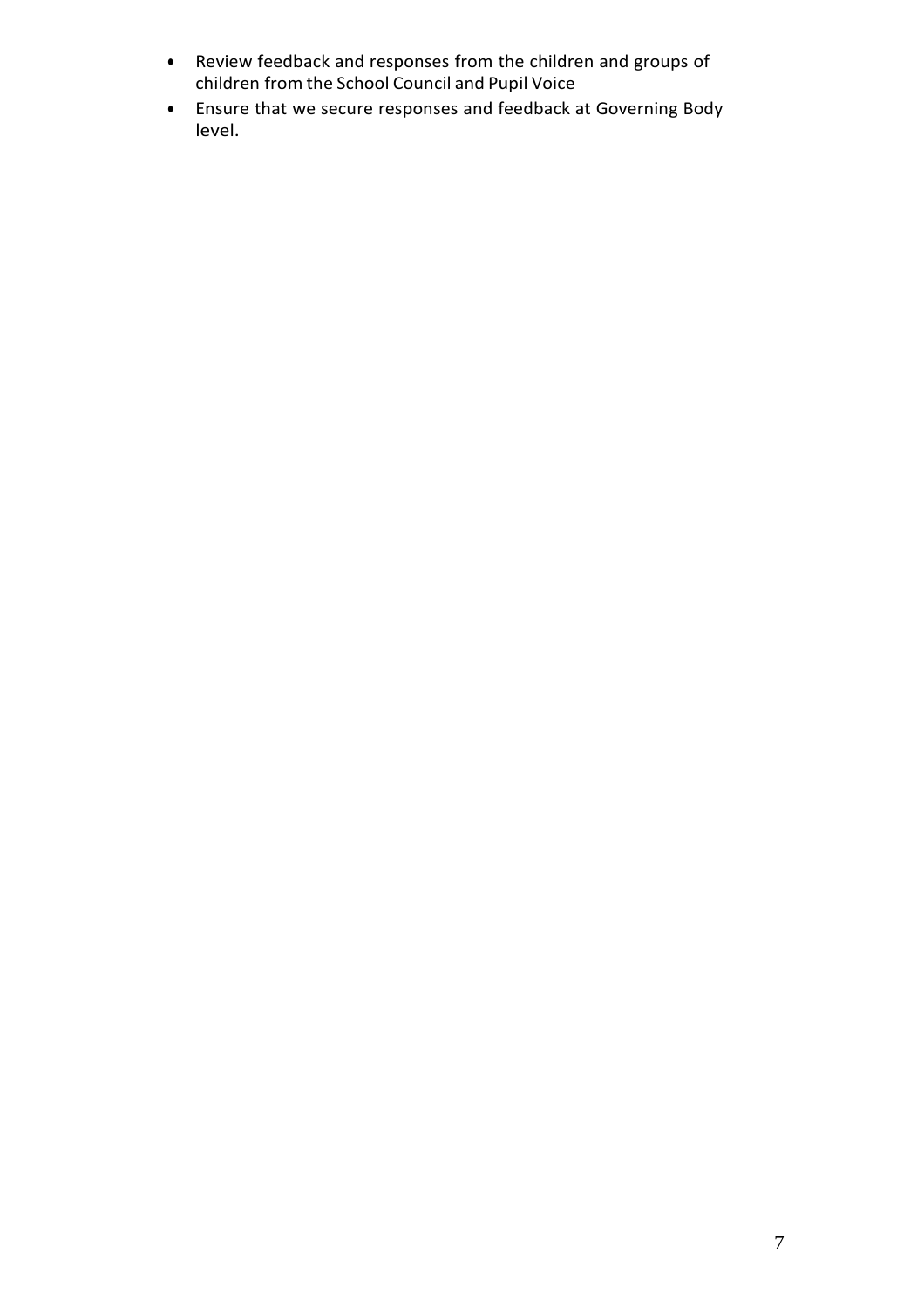#### Reviewing this policy

We review the information about equalities in the policy every four years and make adjustments as appropriate. Further amendments may occur with changes in legislation or as the need arises.

Roles and Responsibilities:

#### The Governing Body

The school's governing body ensures that this policy and its related procedures and action plans are implemented.

The governing body committee keeps aspects of the school's commitment to the Equality Duty under review, for example, in terms of standards, curriculum, admissions, exclusions, personnel issues and the school environment. Equalities objectives are set every four years by the school.

#### The Headteacher

The Headteacher is responsible for implementing the policy; for ensuring that all staff are aware of their responsibilities and are given appropriate training and support; and for taking appropriate action in any cases of unlawful discrimination and reporting these as appropriate

#### Teaching and Support Staff

All teaching and support staff will:

- promote an inclusive and collaborative ethos in their classroom
- challenge prejudice and discrimination
- deal fairly and professionally with any prejudice-related incidents that may occur
- plan and deliver curricula and lessons that reflect the school's principles, for example, in providing materials that give positive images in terms of race, gender and disability
- maintain the highest expectations of success for all pupils irrespective of race, religion, gender, economic background, disability etc.
- support different groups of pupils in their class through differentiated planning and teaching, especially those who may (sometimes temporarily) find aspects of academic learning difficult
- keep up-to-date with equalities legislation relevant to their work.

#### Visitors

All visitors to the school, including parents and carers are expected to support our commitment to equalities and comply with the duties set out in this policy. We will publish this policy on our website to enable them to do this.